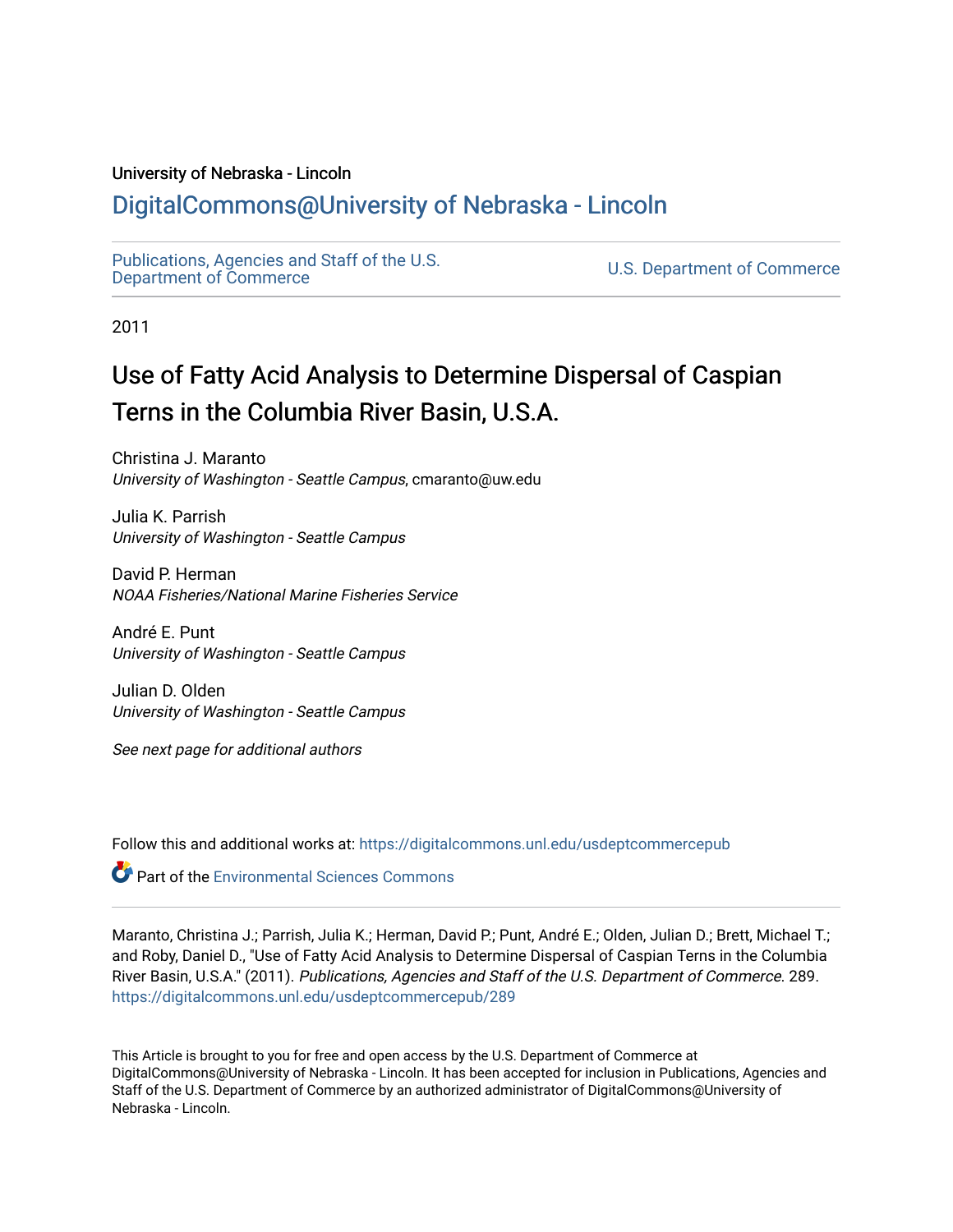# Authors

Christina J. Maranto, Julia K. Parrish, David P. Herman, André E. Punt, Julian D. Olden, Michael T. Brett, and Daniel D. Roby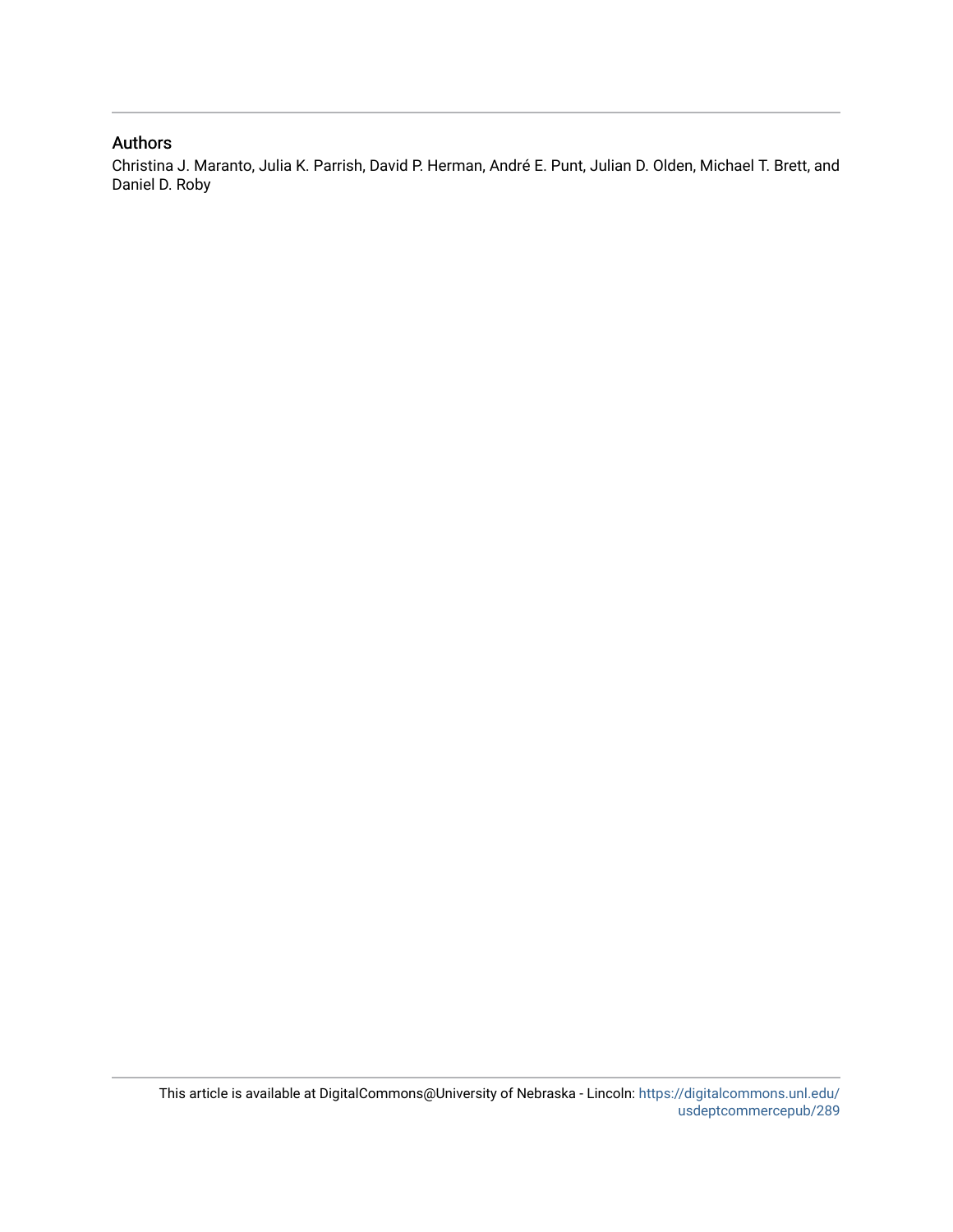*Contributed Paper*

# **Use of Fatty Acid Analysis to Determine Dispersal of Caspian Terns in the Columbia River Basin, U.S.A.**

# CHRISTINA J. MARANTO,∗†† JULIA K. PARRISH,∗† DAVID P. HERMAN,‡ ANDRE E. PUNT† ´ JULIAN D. OLDEN,† MICHAEL T. BRETT,§ AND DANIEL D. ROBY∗∗

<sup>∗</sup>University of Washington, Department of Biology, Seattle, WA 98195, U.S.A.

†University of Washington, School of Aquatic and Fishery Sciences, Seattle, WA 98195, U.S.A.

‡Environmental Conservation, NOAA Fisheries/National Marine Fisheries Service, Northwest Fisheries Science Center, 2725 Montlake Boulevard, East, Seattle, WA 98112, U.S.A.

§University of Washington, Department of Civil and Environmental Engineering, Seattle, WA 98195, U.S.A.

∗∗U.S. Geological Survey—Oregon Cooperative Fish and Wildlife Research Unit, Department of Fisheries and Wildlife, Oregon State University, 104 Nash Hall, Corvallis, OR 97331, U.S.A.

**Abstract:** *Lethal control, which has been used to reduce local abundances of animals in conflict with humans or with endangered species, may not achieve management goals if animal movement is not considered. In populations with emigration and immigration, lethal control may induce compensatory immigration, if the source of attraction remains unchanged. Within the Columbia River Basin (Washington, U.S.A.), avian predators forage at dams because dams tend to reduce rates of emigration of juvenile salmonids (*Oncorhynchus spp.*), artificially concentrating these prey. We used differences in fatty acid profiles between Caspian Terns (*Hydroprogne caspia*) at coastal and inland breeding colonies and terns culled by a lethal control program at a mid-Columbia River dam to infer dispersal patterns. We modeled the rate of loss of fatty acid biomarkers, which are fatty acids that can be traced to a single prey species or groups of species, to infer whether and when terns foraging at dams had emigrated from the coast. Nonmetric multidimensional scaling showed that coastal terns had high levels of C20 and C22 monounsaturated fatty acids, whereas fatty acids of inland breeders were high in C18:3n3, C20:4n6, and C22:5n3. Models of the rate of loss of fatty acid showed that approximately 60% of the terns collected at Rock Island Dam were unlikely to have bred successfully at local (inland) sites, suggesting that terns foraging at dams come from an extensive area. Fatty acid biomarkers may provide accurate information about patterns of dispersal in animal populations and may be extremely valuable in cases where populations differ demonstrably in prey base.*

**Keywords:** Avian predator, dispersal, fatty acid, *Hydroprogne caspia*, salmon

Utilización de Análisis de Ácidos Grasos para Determinar la Dispersión de Hydroprogne caspia en la Cuenca del Río Columbia, E. U. A.

**Resumen:** *Es posible que el control letal, que ha sido utilizado para disminuir las abundancias locales de animales en conflicto con humanos o con especies en peligro, no alcance las metas de manejo si no se considera el movimiento de los animales. En poblaciones, con emigracion e inmigraci ´ on, el control letal puede inducir la ´ inmigracion compensatoria, si la fuente de atracci ´ on permanece sin cambios. En la Cuenca del R ´ ´ıo Columbia (Washington, E. U. A.), las aves depredadoras forrajean en las presas porque estas tienden a reducir las tasas de emigracion de salm ´ onidos juveniles ( ´* Oncorhynchus *spp.), al concentrarlos artificialmente. Utilizamos diferencias en los perfiles de acidos grasos entre ( ´* Hydroprogne caspia*) en colonias de anidacion ubicadas en ´ la costa y tierra adentro y en aves sacrificadas por un programa de control letal para inferir sus patrones*

††*email cmaranto@uw.edu Paper submitted January 1, 2010; revised manuscript accepted January 26, 2011.*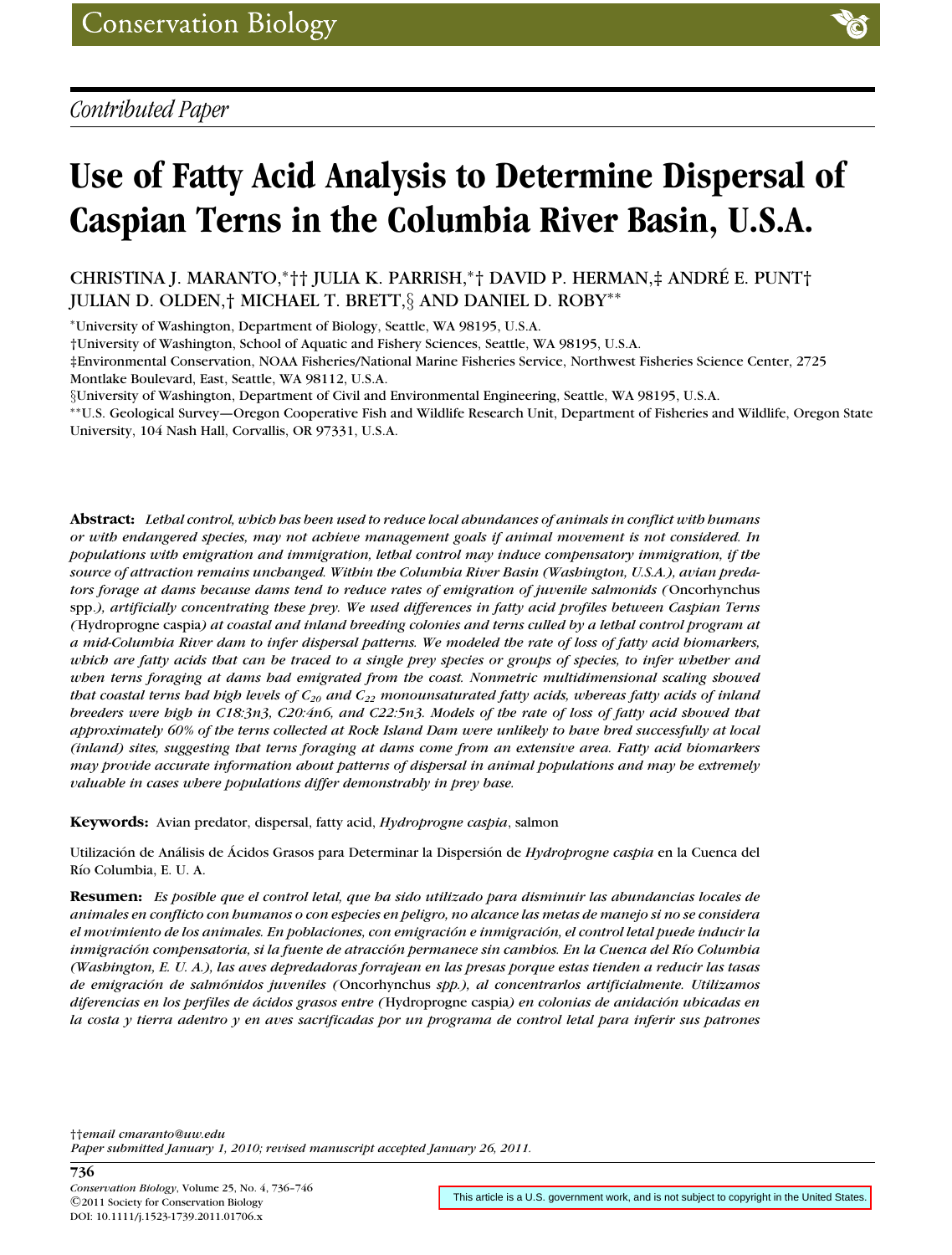*de dispersion. Modelamos la tasa de p ´ ´erdida de biomarcadores de acidos grasos, que son ´ acidos grasos que ´ pueden ser rastreados hasta una especie o un grupo de especies presa, para inferir si y cuando emigraron de la costa las aves que forrajean en las presas. El escalamiento multidimensional no m´etrico mostro que los ´ charranes costeros ten´ıan niveles altos de acidos grasos monoinsaturados C ´ <sup>20</sup> y C22, mientras que los acidos ´ grasos de los reproductores de tierra adentro tuvieron niveles altos de in C18:3n3, C20:4n6 y C22:5n3. Los modelos de la tasa de p´erdida de acido graso mostr ´ o que era poco probable que aproximadamente 60% de las ´ aves recolectadas en la Presa Rock Island se hubieran reproducido en sitios (tierra adentro) locales, lo cual sugiere que los charranes que forrajean en presas provienen de un area extensa. Los marcadores de ´ acidos ´ grasos pueden proporcionar informacion precisa sobre los patrones de dispersi ´ on en poblaciones animales y ´ pueden ser extremadamente valiosos en casos en que las poblaciones difieren demostrablemente en la base de presas*.

**Palabras Clave:** ácido graso, ave depredadora, dispersión, *Hydroprogne caspia*, salmón

# **Introduction**

Understanding dispersal patterns of native animals is important given current threats (e.g., unsustainable levels of harvest, non-native species, climate change) to their populations (Hanski & Simberloff 1997). By definition, source populations have a positive population growth rate, producing individuals that disperse, sometimes widely, including into areas where local mortality as a consequence of culling may affect regional population dynamics (Novaro et al. 2005). For example, Robinson et al. (2008) suggest that hunting cougars (*Felis concolor*) to reduce local abundance may induce compensatory immigration while simultaneously shifting regional population structure toward younger animals. Lethal control, which has been used to decrease local abundance of animals in conflict with humans or endangered species (Goodrich & Buskirk 1995), may have unintended consequences, especially if the local source of attraction for dispersing individuals remains unchanged.

The Caspian Tern (*Hydroprogne caspia*) is a widespread, piscivorous seabird typically present in low abundances throughout its worldwide range (Wires & Cuthbert 2000). In the Columbia River Basin (Washington, U.S.A.), the number of nesting Caspian Terns increased from a few pairs in 1984 to over 10,000 pairs in 2010 (Bird Research Northwest 2008), making this population of Caspian Terns the world's largest. Three factors contributed to this increase in abundance: loss of colony sites elsewhere in the region, dredge-spoil dumping in the lower river that created nesting habitat, and high food availability due to the annual release of approximately 200 million juvenile salmonids (*Oncorhynchus* spp.) from hatcheries throughout the Columbia River Basin (Wires & Cuthbert 2000). At present, Caspian Terns in the Columbia River Basin are scattered among 6 breeding colonies (Bird Research Northwest 2008) (Fig. 1). In addition, terns are regular visitors to sites along the river that concentrate juvenile salmonids, including hatcheries and dams (Wiese et al. 2008). Minimizing the effects of predation on juvenile salmonids by avian predators at these facilities, by mechanisms including lethal control, has been a management priority because the limits on dam- and reach-level mortality rates of endangered salmonids are strict (National Marine Fisheries Service 2002).

Because terns prey on juvenile salmonids (Wiese et al. 2008) and many salmonid populations are listed as endangered (McClure et al. 2003), tern diet has been intensively studied throughout the basin through analysis of gut contents and behavioral observations of prey delivered to chicks (Roby et al. 2003; Maranto et al. 2010). Gut contents may be readily identified but provide information on only the most recent meal and may be biased due to differential digestion of prey (Barrett et al. 2007). Observing prey deliveries to chicks may not yield information on adult diet because adults may not eat the same foods they feed their chicks (Hobson et al. 2002).

Fatty acid (FA) analysis has been used as an alternative method to analyses of gut contents and behavioral observations. Fatty acids comprise the majority of lipids found in the tissues of organisms and most commonly consist of long carbon chains (14–24 carbon molecules) with 0–6 double bonds terminating in methyl  $(CH<sub>3</sub>)$  and carboxyl (COOH) groups (Budge et al. 2006). Because marine vertebrates have a limited capacity for *de novo* FA synthesis, select dietary FAs may be assimilated within their tissues with minimal modification (Iverson et al. 2004; Williams & Buck 2010). For instance, Käkelä et al. (2009) found several FAs, including C14:0, C18:3n3, C18:4n3, and the C20−C22 monounsaturated fatty acids, are well correlated with diet. Despite modifications of FAs between consumption of prey and assimilation into tissue (Williams & Buck 2010), diet can strongly influence the relative concentrations of specific FAs in predator tissue (Williams et al. 2009), which allows examination of the spatial, temporal, or demographic variation in diet among individuals, populations, or species (Thiemann et al. 2008).

Fatty acid biomarkers, or specific FAs that originate from a given species or groups of species (Budge et al. 2006), can be used to resolve prey-base differences. Certain FAs can be directly linked to taxonomic assemblages of primary producers (Dalsgaard et al. 2003), whereas others may be indicative of primary consumers,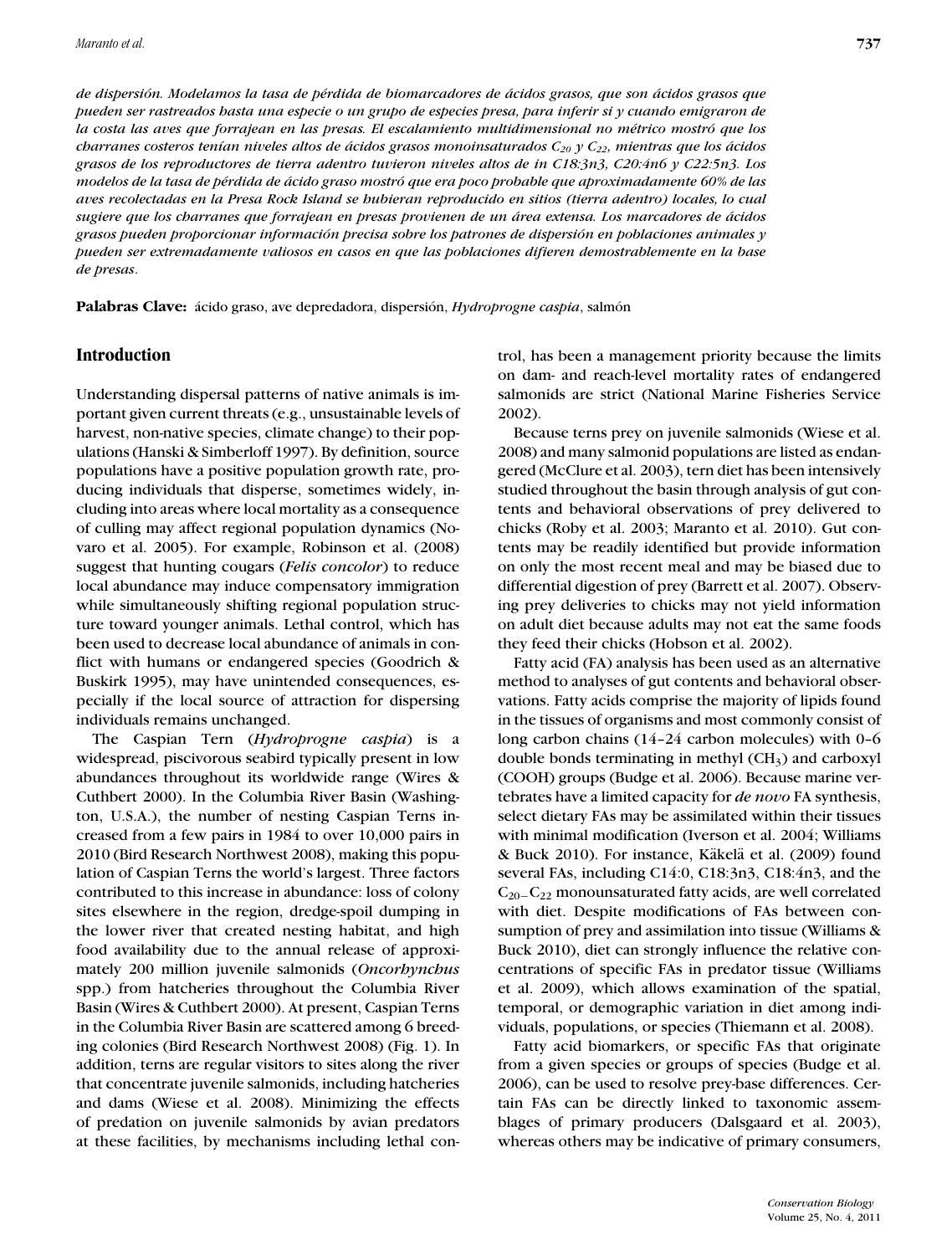

*Figure 1. Location of Caspian Tern breeding colonies (dots) and Rock Island Dam (bar) in the Columbia River Basin. Terns were collected at East Sand Island (river km 8, 46˚15 45 N, 123˚58 06 W), Rock Island Dam (river km 730, 47˚20 35 N, 120˚05 35 W), and Potholes Reservoir (35 km east of the Columbia River, 46˚59 06 N, 119˚18 38 W).*

including copepods and euphausiids (Brett et al. 2009). For example, long-chain  $C_{20}$  and  $C_{22}$  monounsaturated FAs originate from marine copepods, and when present in predator tissues indicate a diet of marine zooplankton or fish that consume marine zooplankton (e.g., Litz et al. 2010). More generally, ratios of FAs may indicate a marine versus freshwater prey base (Smith et al. 1996). For example, primary producers in freshwater systems have lower n-3/n-6 ratios, lower levels of  $C_{20}$  and  $C_{22}$  monounsaturated FAs, and higher levels of  $C_{18}$  polyunsaturated FAs than marine fish (Smith et al. 1996). Analysis of stable isotopes of carbon has also been used successfully to distinguish marine versus freshwater diets (Bearhop et al. 1999); however, FAs may be a more powerful discriminatory tool because as many as 80 FAs can be assessed (Budge et al. 2006).

We used FA analyses to infer dispersal patterns of Caspian Terns among 3 locations in the Columbia River Basin (Fig. 1). East Sand Island, in the marine-freshwater mixing zone of the lower Columbia River estuary, has the largest breeding population of Caspian Terns in the world (Roby et al. 2002). Terns nesting at East Sand Island consume both marine and freshwater prey (Roby et al. 2002). Approximately 350 km to the east on the Columbia Plateau is the Potholes Reservoir, which is occupied by an inland colony of approximately 300 pairs of Caspian Terns (Bird Research Northwest 2008). Terns nesting in this location forage on freshwater prey from the reservoir and from the Columbia River, approximately 35 km

*Conservation Biology* Volume 25, No. 4, 2011 away (Maranto et al. 2010). Rock Island Dam, located 730 km from the mouth of the Columbia River, is 1 of 5 mid-Columbia River dams, where lethal and nonlethal control measures have been used to prevent avian predators from foraging on juvenile salmonids (Wiese et al. 2008).

In 2001, 936 Caspian Terns (half the mid-Columbia River breeding population) were culled from nearby dams, including Rock Island Dam, as part of a management strategy to mitigate predator effects on juvenile salmonids (U.S. Department of Agriculture 2009). Despite this and subsequent lesser annual takes, the breeding population decreased by a maximum of 23%. Thus, we wondered where the population of terns culled at the dams originated. We determined the FA profiles of Caspian Terns to infer the origins of birds lethally taken from Rock Island Dam. Because FA profiles in the adipose tissue of marine birds are an integrated record of diet over weeks, we used a subset of FA biomarkers combined with knowledge of breeding phenology to differentiate between birds from inland breeding colonies and birds from more distant coastal colonies (e.g., East Sand Island).

## **Methods**

Terns were shot by employees of the U.S. Department of Agriculture Wildlife Services on multiple occasions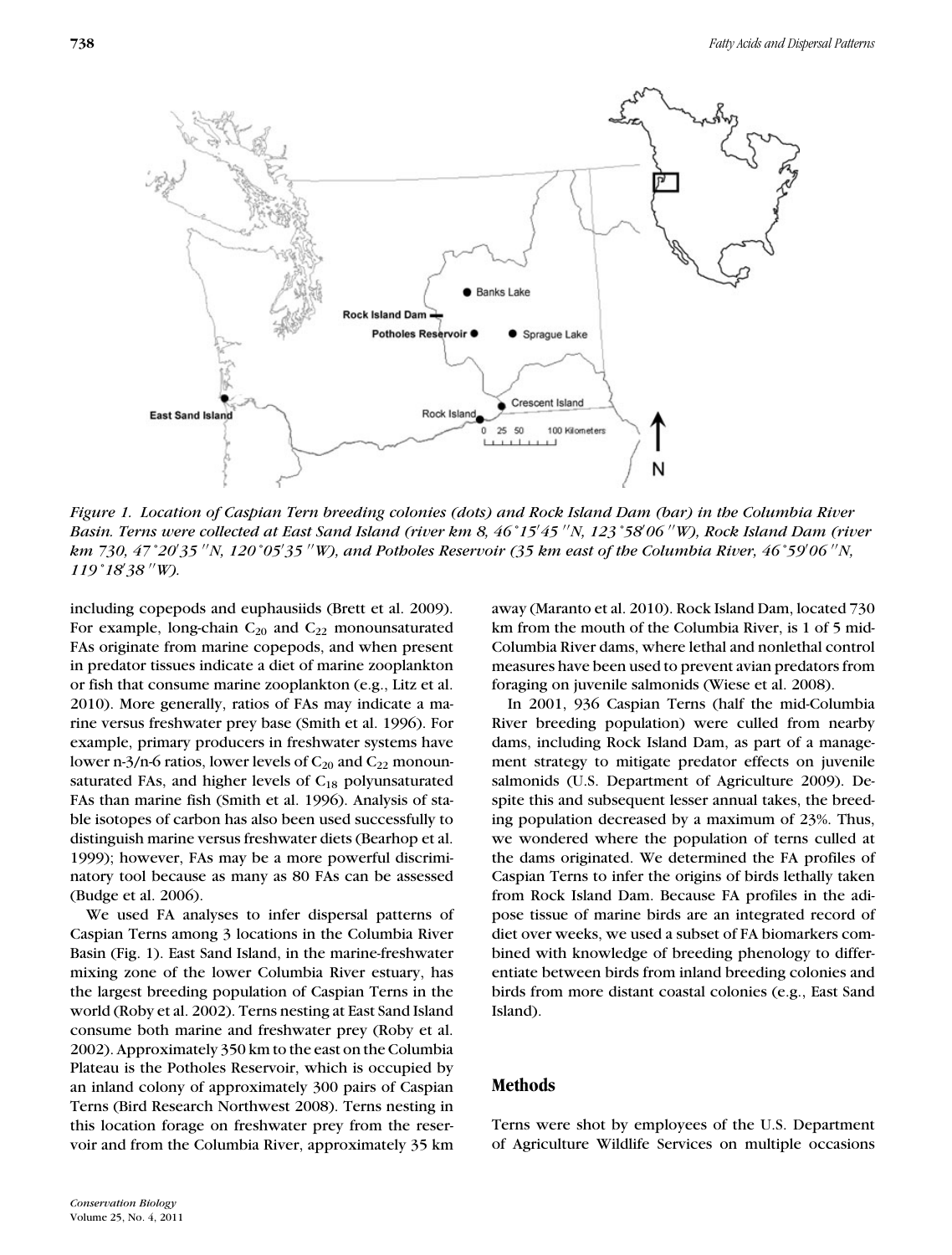during the 2002 breeding season at Rock Island Dam (March–August); by contract workers of the Washington Department of Fish and Wildlife at the Potholes Reservoir (May–July); and by researchers at East Sand Island (April–July). All collections were part of larger studies of the effects of avian predators on salmonid populations (Roby et al. 2003; Wiese et al. 2008). We divided birds into early and late groups, before or after 15 June, following Wiese et al. (2008), who showed there is a seasonal shift in abundance of juvenile salmonids in the mid-Columbia. We sampled only adult terns, with the exception of 4 hatch-year terns collected from the Potholes Reservoir during the late period.

#### **Signatures of Fatty Acids**

Approximately 30 minutes after death, we placed carcasses on dry ice and transferred them to −20 ◦C freezers. After thawing, adipose tissue was collected from one or more deposits in the body cavity. To date, most studies of seabird foraging ecology in which FA analysis was used sampled adipose tissue, which provides information on diet over 1–2 months (Williams & Buck 2010). Blood plasma, which can be sampled nonlethally, provides a shorter term diet signature. However, because terns were shot prior to sampling and were not immediately available to us, we could only use adipose tissue for analysis.

We processed tissue samples and analyzed FA concentrations following Herman et al. (2005). In short, we mixed approximately 1 g of each wet adipose tissue sample with approximately 30 mL of sodium and magnesium sulfates to remove water, placed the entire mixture into a 33 mL accelerated-solvent-extraction cell, and then sequentially extracted lipids with 2, 25-mL portions of methylene chloride at 100 ◦C under 2000 psi. We then partitioned each approximately 50-mL lipid-containing methylene chloride extract into 3 separate aliquots: 46% for organochlorine analysis, 46% for gravimetric lipid analysis, and 8% for FA and lipid-class analyses. We then evaporated each FA aliquot to dryness with an  $N_2$  evaporator and transesterified the dry lipids to FA methyl esters with 1.5 mL of 3% sulfuric acid in dry methanol heated to 80 ◦C for 3 hours as the derivitization reagent. The FA methyl esters were then extracted by liquid–liquid partitioning into iso-octane by adding distilled water (1.5 mL) and iso-octane (2 mL) to each reaction mixture. We collected the upper iso-octane phase with a Pasteur pipette and then sequentially liquid–liquid extracted each mixture with 2 additional 2-mL-portions of iso-octane. We dried the combined iso-octane extracts (approximately 6 mL total) over a bed of sodium sulfate. Subsequently we analyzed this material with gas chromatography and mass spectrometry with an Agilent J&W DB-23 capillary column (60 m length, 250  $\mu$ m diameter, 25  $\mu$ m film thickness) coupled to an Agilent 5972 mass selective detector (Agilent, Santa Clara, California). In most cases, we chose the molecular ion for quantification and monitored a confirmation ion.

We converted all data to weight percent FA methyl ester concentration ([g FA methyl ester/g total FA methyl ester] <sup>∗</sup>100). We used shorthand notation of *A*:*BnX*, where *A* is the number of carbon atoms, *B* is the number of double bonds, and *X* is the position of the first double bond relative to the methyl end of the molecule (Budge et al. 2006). Saturated FAs, monounsaturated FAs, and polyunsaturated FAs have 0, 1, and 2 or more double bonds, respectively.

#### **Statistical Analyses**

We retained only FAs that were dietary in origin (Iverson et al. 2004) and comprised  $>0.5\%$  of the total FA sample across all terns (Supporting Information). These 20 FAs accounted for 86–93% by mass of the total number of FAs  $(n = 78)$  over all samples and were subsequently relativized between 0% and 100%. We assessed patterns of FA composition among terns from different locations and time periods with nonmetric multidimensional scaling (NMDS) and analysis of similarity (ANOSIM).

NMDS is an ordination method that preserves the rankordered distances between sample points in ordination space. It is useful for visualizing differences in FA composition among locations (East Sand Island, Rock Island Dam, and Potholes Reservoir,  $n = 56$ ) and between time periods (early vs. late for all sites; East Sand Island, *n* = 12; Rock Island Dam,  $n = 23$ ; Potholes Reservoir,  $n = 17$ , excluding hatch-year terns at Potholes). NMDS is an iterative approach that rearranges samples in ordination space to minimize a measure of disagreement (referred to as stress) between the compositional dissimilarities and the distance between points in the ordination diagram (Kruskal 1964). We used a distance matrix that we based on Euclidean dissimilarity to ordinate the sample sites in 2 dimensions with 100 random starts and tested the significance of the stress value with a Monte Carlo randomization test. Samples with similar FA compositions are closer to each other in multidimensional space, whereas samples with dissimilar FA compositions are farther apart (Kruskal & Wish 1978). Stress values of <5%, 5–10%, 10–20%, and > 20% indicate ordination with near-zero, minimal, moderate, and high probability of being incorrectly interpreted, respectively (Kruskal 1964).

We used ANOSIM, a nonparametric multivariate procedure analogous to analysis of variance, to test for differences in FA composition among locations and sample time periods. An ANOSIM tests groups defined a priori (i.e., locations, sample time periods) against random groups in ordination space by calculating the average of all rank similarities among samples within groups (*rw*) and the average of rank similarities among samples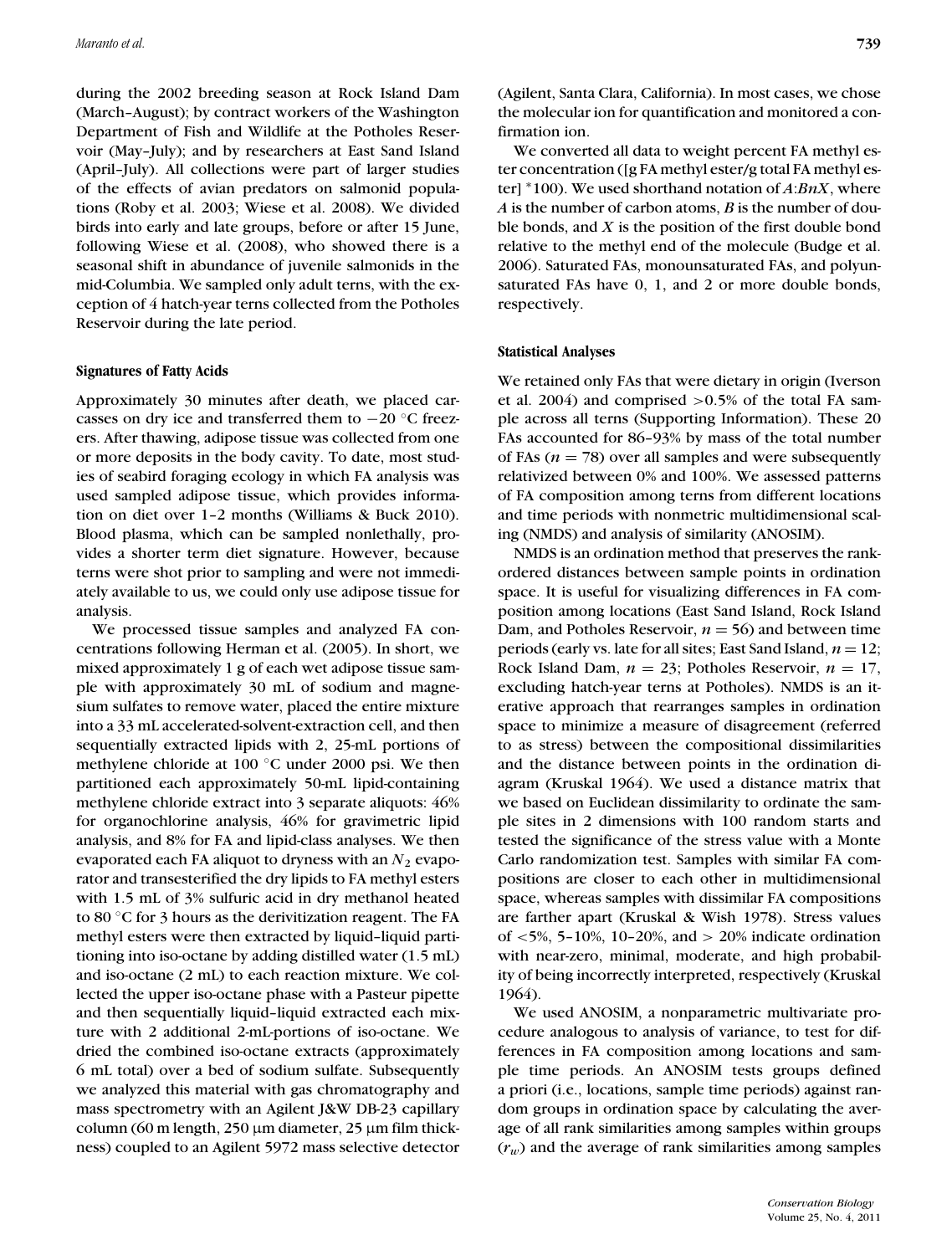between groups  $(r_b)$ . A test statistic,  $R$ , is computed. An *R* value of 1 indicates all samples within groups are more similar to one another than any samples from different groups, a value of zero indicates there is no difference among samples, and a value of −1 indicates all samples within groups are less similar to one another than any samples from different groups. We conducted 999 random permutations to assess the statistical significance of *R*. All analyses were conducted in *R* version 2.72 (R Development Core Team 2009).

#### **Geographic Origin of Caspian Terns**

Because  $C_{20}$  and  $C_{22}$  monounsaturated FAs originate in marine copepods (Lee et al. 2006), we inferred that terns with higher levels of  $C_{20}$  and  $C_{22}$  monounsaturated FAs had a higher or more recent or both higher and more recent marine diet than those with lower levels (Brett et al. 2009). Therefore, we summed the weight by percent for  $C_{20}$  and  $C_{22}$  monounsaturated FAs (C20:1n15, C20:1n11, C20:1n9, C20:1n7, C20:1n5, C22:1n11, C22:1n9, C22:1n7, C22:1n5) for each tern. We analyzed differences among locations with the Kruskal–Wallis test, those between time periods with Mann–Whitney *U* tests, and differences in variance between temporal periods with a 2-sample variance test.

To estimate the time since Rock Island terns had emigrated from the coast, and ultimately whether they could have bred successfully at inland colonies, we modeled the rate of loss of FA signature on the basis of Williams et al. (2009), as described below. We applied the model to our data on  $C_{20}$  and  $C_{22}$  monounsaturated FA total weight percent values from East Sand Island and the Potholes Reservoir to anchor marine FA signature maxima and minima, respectively.

Given the literature (Williams et al. 2009 [their Fig. 2]; Käkelä et al. 2009 [their Fig. 2]), we made the simplifying assumption that the functional form of loss of dietary FA signature and the half-life of the signature are the same for all seabirds. The relation between amount of FA signature and time since dietary switch was modeled as

$$
A_t = I + \frac{F - I}{\alpha t + 1} + \varepsilon \quad \text{and} \quad \varepsilon \sim N(0; \sigma^2), \qquad [1]
$$

where *A* is amount of FA at time *t*, *t* is time in days, *I* is the initial amount of FA, *F* is the asymptotic value of FA,  $\alpha$  is the parameter that determines the rate at which the amount of FA changes as a function of time, and σ is a measure of the extent to which individual tern FA signatures vary about the deterministic relation.

We used data from a feeding study on Tufted Puffin chicks from Williams et al. (2009) to calibrate our model because these were the only published data with which we could calculate a specific loss rate and that included marine-derived monounsaturated FAs. Williams et al. (2009) focused on the rate of gain of a new FA signature given a known time at which the diet changed. We inverted this relation (with data obtained from their Fig. 1b) to examine the rate of loss of the previous signature. Because Williams et al. (2009) measured turnover rates in chicks, which may be faster than adults, we also added a time lag to our calculations of the last day of marine diet (up to a 30% increase in modeled time since terns departed from the coast [e.g., Table 2]).

We used the  $C_{20}$  and  $C_{22}$  monounsaturated FA signatures from the East Sand Island late birds to estimate *I* because these terns maximize marine fish in their diets later in the breeding season (Roby et al. 2002) and a higher value is conservative because it reflects a relatively longer time since departure from the coast. We assumed the  $C_{20}$  and  $C_{22}$  monounsaturated FA signatures from the Potholes Reservoir late birds (excluding 3 outliers) estimated *F* because late-season breeders in the Potholes could not have traveled to the marine environment to forage and thus represented the absolute minima of the marine signature. Four late-season hatch-year terns that could not have consumed marine prey items (Fig. 2) had  $C_{20}$  and  $C_{22}$  monounsaturated FA levels similar to those of adult Potholes terns, which supports this assumption. We considered 3 terns collected in the Potholes Reservoir late sample as outliers because the level of  $C_{20}$  and  $C_{22}$  monounsaturated FAs in their diet was 3 times the level of all other Potholes late-season terns. Because the  $C_{20}$  and  $C_{22}$  monounsaturated FA signature is exclusive to marine zooplankton, we suggest these birds had been foraging at the coast during the peak of chick rearing and thus could not have been breeding at the reservoir.

Our calculations are unlikely to have been confounded by inclusion of hatchery-reared juvenile salmonids in the diet. Although individual samples of hatchery-reared salmonids had a maximum of  $7\%$  C<sub>20</sub> and C<sub>22</sub> monounsaturated FAs by weight (a single coho [*O. kisutch*]), average values for all salmonids sampled were generally low (steelhead [*O. mykiss*], 0.87% [SE 0.37], *n* = 2; Chinook salmon [*O. tshawytscha*], 1.01% [0.19], *n* = 15; coho salmon, 2.81% [0.93], *n* = 7; sockeye salmon [*O. nerka*], 1.96% [0.15],  $n = 4$ ; J. Parrish, unpublished data), which is comparable to other nonsalmonid fish captured in the river (1.05% [0.12],  $n = 31$ , 10 species; J. Parrish, unpublished data) and substantially less than marine-forage fish such as Clupeidae (e.g., herring) and Osmeridae (e.g., surf smelt) sampled in nearshore coastal waters of Oregon and Washington (e.g., Litz et al. 2010). Furthermore, Maranto et al. (2010) found that up to 22% of salmonids delivered to Caspian Tern chicks on the Potholes Reservoir colonies were hatchery-raised rainbow trout (*O. mykiss*), yet hatch-year birds had extremely low  $C_{20}$  and  $C_{22}$  monounsaturated FA signatures  $(1.64\% \, [0.17], n = 4)$ .

We estimated the values for *I* (Caspian Tern data only), *F* (both Caspian Tern and Tufted Puffin calibration data), α (calibration data only), and σ (both data sets) using maximum likelihood. Predictions of the logarithms of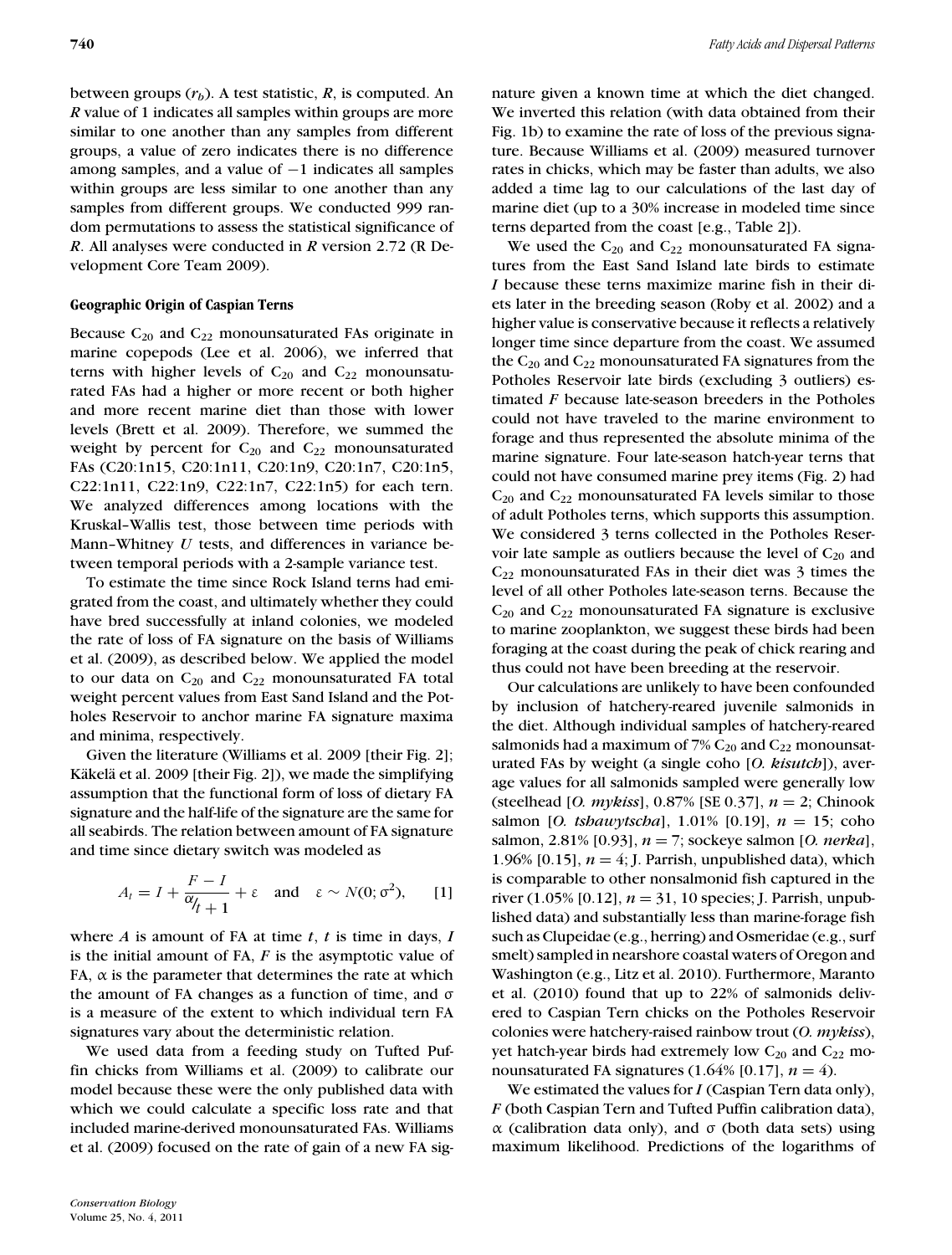

Location - Collection Period

*Figure 2. The C20 and C22 monounsaturated fatty acids (MUFAs) (% of total fatty acids [FAs]) for individual Caspian Terns collected at East Sand Island (ESI), Rock Island Dam (RI), and Potholes Reservoir (PH) and period of collection (E, early, before 15 June; L, late, after 15 June). Individuals within each location-time period category are displayed on the figure by collection date and in ascending order by FA ratio (*∗*, 4 hatch-year terns collected at the Potholes Reservoir; black, Rock Island Dam terns that could not have bred at inland tern colonies given model results and known breeding phenology).*

*t* were obtained by sampling values for ε from the distribution for the residual errors along with values for the parameters of Eq. 1 from their sampling distributions and then solving for *t*. This process allowed for both parameter uncertainty and the effect of measurement error about the fitted curve.

# **Results**

#### **Differences in FA Signatures**

There were clear differences in Caspian Tern FA signatures as a function of location (Fig. 3a). The NMDS analysis for the location comparison produced a significant, low-stress value (Table 1), which indicated high confidence in the distances between terns within the ordination plot. East Sand Island terns were differentiated by long-chain monounsaturated FAs, including C20:1n11, C20:1n9, C22:1n11, and C22:1n9 (Fig. 3b & Supporting Information) and a relatively high n-3:n-6 ratio (Supporting Information). Potholes terns were characterized by high levels of polyunsaturated FAs, particularly C18:3n3, C20:4n6, and C22:5n3; shorter chain monounsaturated FAs, such as C18:1n7 and C16:1n7, and a low n-3:n-6 ratio (Fig. 3b & Supporting Information). Fatty acid signatures from Rock Island Dam terns were intermediate, overlapping primarily with the Potholes' breeding population in ordination space (i.e., high C18:3n3 and C20:4n6), but these signatures were also similar to signatures of terns from East Sand Island (i.e., presence of  $C_{20}$  and  $C_{22}$  monounsaturated FAs) and expressed high levels of C18:1n9 and C18:2n6 (Fig. 3b, Supporting Information).

Results of ANOSIM analyses by location supported the differences in group positions in NMDS ordination space (Table 1). Fatty acid composition of Rock Island Dam terns was more similar to Potholes terns (ANOSIM  $R = 0.24$ ,  $p = 0.001$ ) than to East Sand Island terns  $(r = 0.60, p < 0.001;$  Table 1).

Within each location, NMDS ordinations comparing early versus late terns produced significant, low stress values (Fig. 4 & Table 1). Early terns from East Sand Island had high levels of n-3 and n-6 polyunsaturated FAs, whereas late terns had high levels of  $C_{20}$  and  $C_{22}$  monounsaturated FAs (Fig. 4a). Fatty acids of Rock Island Dam terns were dominated by polyunsaturated FAs during early and late periods, except for 3 late-season terns with signatures high in  $C_{20}$  and  $C_{22}$  monounsaturated FAs (Fig. 4b). Early and late tern FA signatures at the Potholes overlapped more in distribution than early and late tern signatures at both Rock Island Dam and East Sand Island, and  $C_{20}$  and  $C_{22}$  monounsaturated FAs were absent from most Potholes samples (Fig. 4c & Table 1).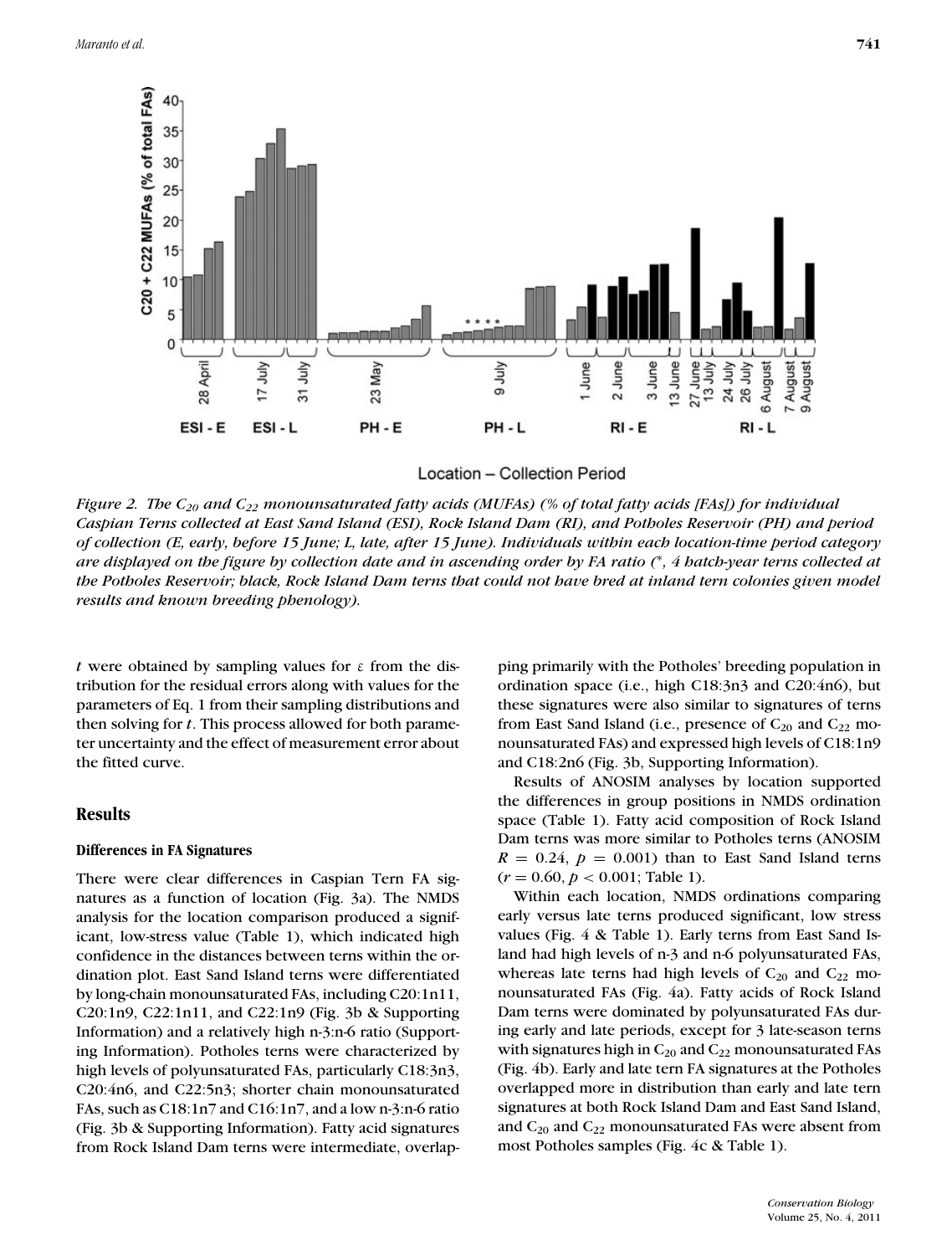

*Figure 3. (a) Nonmetric multidimensional scaling (NMDS) ordination plot (2 dimensional) of diet differences among Caspian Terns (as expressed by relative percent weight of 20 prevalent dietary fatty acids) at 3 sites in the Columbia River Basin: East Sand Island (ESI), Rock Island Dam (RI), and the Potholes Reservoir (PH). Each abbreviation denotes a single tern and polygons encompass 100% of the site sample (i.e., convex hull). (b) Correlations between the fatty acids and NMDS axes expressed by vectors in ordination space (C20 and C22 monounsaturated FAs are in bold).*

#### **Origin of Caspian Terns Foraging on Mid-Columbia Dams**

Terns from all locations had significantly different mean percentages of  $C_{20}$  and  $C_{22}$  monounsaturated FAs (Kruskal–Wallis: *H* = 34.4, *p* < 0.001, Fig. 2). East Sand Island terns had the highest level of  $C_{20}$  and  $C_{22}$  monounsaturated FAs (mean  $[SE] = 23.9\% [1.5]$ ) and a significant increase in mean percentage between the early (13.2 [1.7]) and late (29.3 [1.2]) periods (Mann–Whitney *U* test:  $Z = -2.72, p < 0.01$ , indicated an increase in proportion of marine food items (Roby et al. 2002). By contrast, terns nesting at the Potholes Reservoir had consistently and significantly lower mean  $C_{20}$  and  $C_{22}$  monounsaturated FA values than terns from East Sand Island. There was no difference in mean percentages of  $C_{20}$  and  $C_{22}$  monounsaturated FAs between the early and late time periods (Mann–Whitney *U* test:  $Z = -0.915$ ,  $p = 0.359$ ) for Potholes terns. Values of  $C_{20}$  and  $C_{22}$  monounsaturated FAs in Rock Island Dam samples were intermediate (Fig. 2). Although there was no mean difference between time periods (Mann-Whitney *U* test:  $Z = 1.046$ ,  $p = 0.295$ ), variance was significantly greater during the late period (2-sample variance;  $F_{11,10,0.05(2)} = 4.19, p < 0.05$ ). By contrast, variance of  $C_{20}$  and  $C_{22}$  monounsaturated FAs between the early and late periods on East Sand Island (2-sample variance test;  $F_{7,3,0.05(2)} = 1.56$ ,  $p = 0.77$ ) and the Potholes Reservoir did not differ significantly

**Table 1. Nonmetric multidimensional scaling and analysis of similarity results for comparisons of Caspian Tern fatty acid signatures among locations (East Sand Island, Rock Island Dam, and Potholes Reservoir) and temporal periods (early and late***<sup>a</sup>***).**

| Trials                                                              | $Stressb$ (p)       | Nonmetric $r^2$ | Linear fit $r^2$ | $ANOSIMc$ R (p)                  |
|---------------------------------------------------------------------|---------------------|-----------------|------------------|----------------------------------|
| Locations, overall<br>Locations, pairwise <sup><math>d</math></sup> | $9.62 \,(< 0.01)$   | 0.99            | 0.96             | $0.44 \,(< 0.001)$               |
| East Sand versus Rock Island                                        |                     |                 |                  | $0.60 \, (< 0.001)$              |
| <b>East Sand versus Potholes</b>                                    |                     |                 |                  | $0.64 \, (< 0.001)$              |
| Rock Island versus Potholes                                         |                     |                 |                  | $0.24 \left( \leq 0.001 \right)$ |
| Temporal, East Sand Island                                          | $4.01 \,(< 0.05)$   | 0.99            | 0.99             | $0.89 \,(< 0.01)$                |
| Temporal, Rock Island                                               | $10.52 \, (< 0.01)$ | 0.98            | 0.94             | $0.52 \, (< 0.001)$              |
| Temporal, Potholes                                                  | 2.92(0.09)          | 0.99            | 0.99             | $0.31 \,(< 0.01)$                |

*aTerns were grouped according to whether they were collected before 15 June (early) or after 15 June (late).*

*bStress values of* <*5%, 5–10%, 10–20%, and* >*20% indicate ordination with near-zero, minimal, moderate, and high probability of being incorrectly interpreted, respectively (Kruskal 1964).*

*cAnalysis of similarity.*

*dThe ANOSIM pairwise comparisons were only performed for the spatial analysis because there were more than 2 groups.*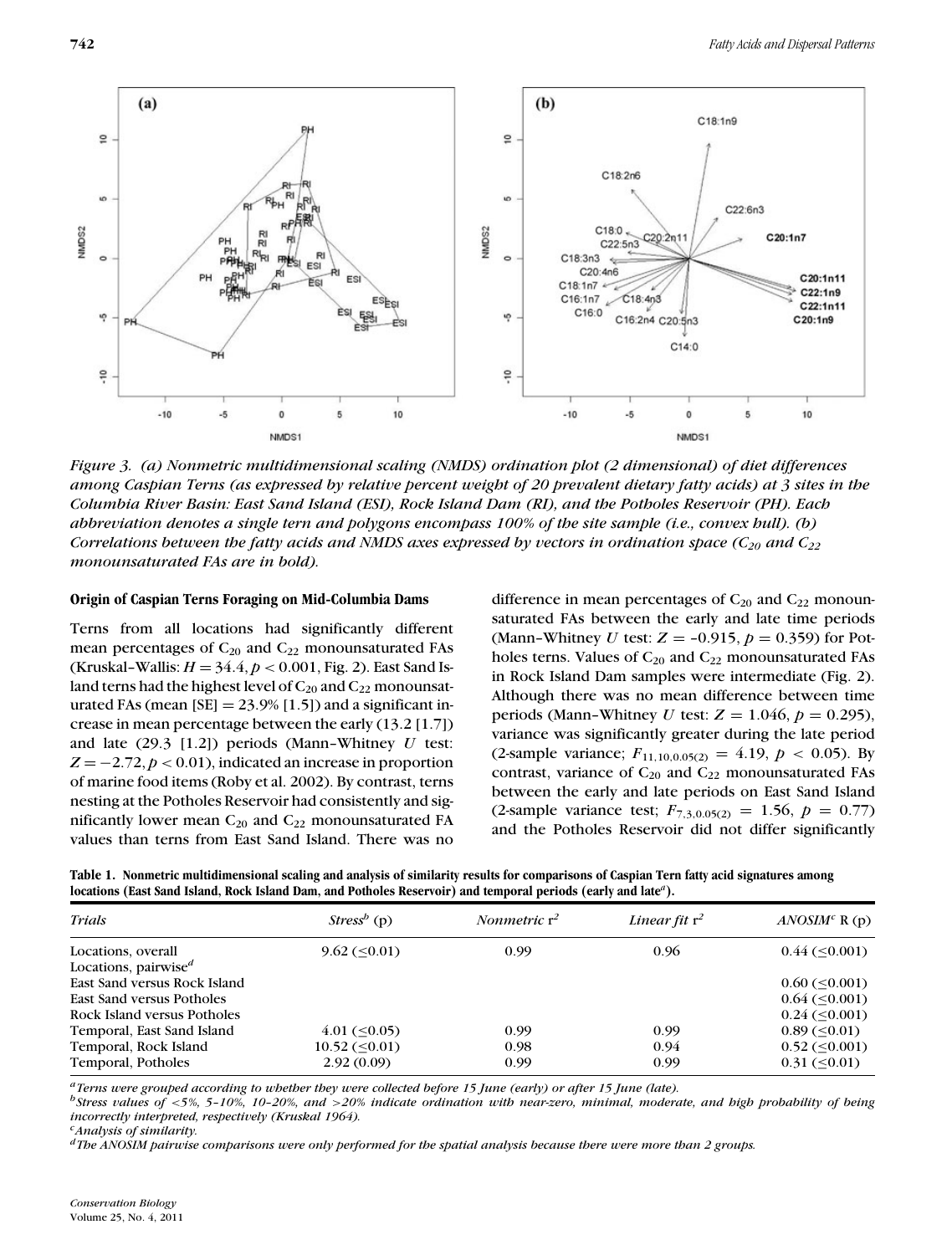

*Figure 4. Two-dimensional nonmetric multidimensional scaling ordination plot illustrating fatty acid composition of Caspian Terns from (a) East Sand Island, (b) Rock Island Dam, and (c) Potholes Reservoir as a function of collection period (E, early, before 15 June; L, late, after 15 June). All other symbols are as in Fig. 3.*

(when outlier terns were excluded;  $F_{8,7,0.05(2)} = 1.82$ ,  $p = 0.44$ .

Of 23 terns collected at Rock Island Dam throughout the breeding season, 18 had  $C_{20}$  and  $C_{22}$  monounsaturated FA signatures above the maximum value for Potholes late birds (excluding outliers), including all early season birds and over half the late-season birds (Fig. 2). Results of the FA signature-loss model suggested many of these birds were recent arrivals to the mid-Columbia River system, 12 arriving within a month of modeled time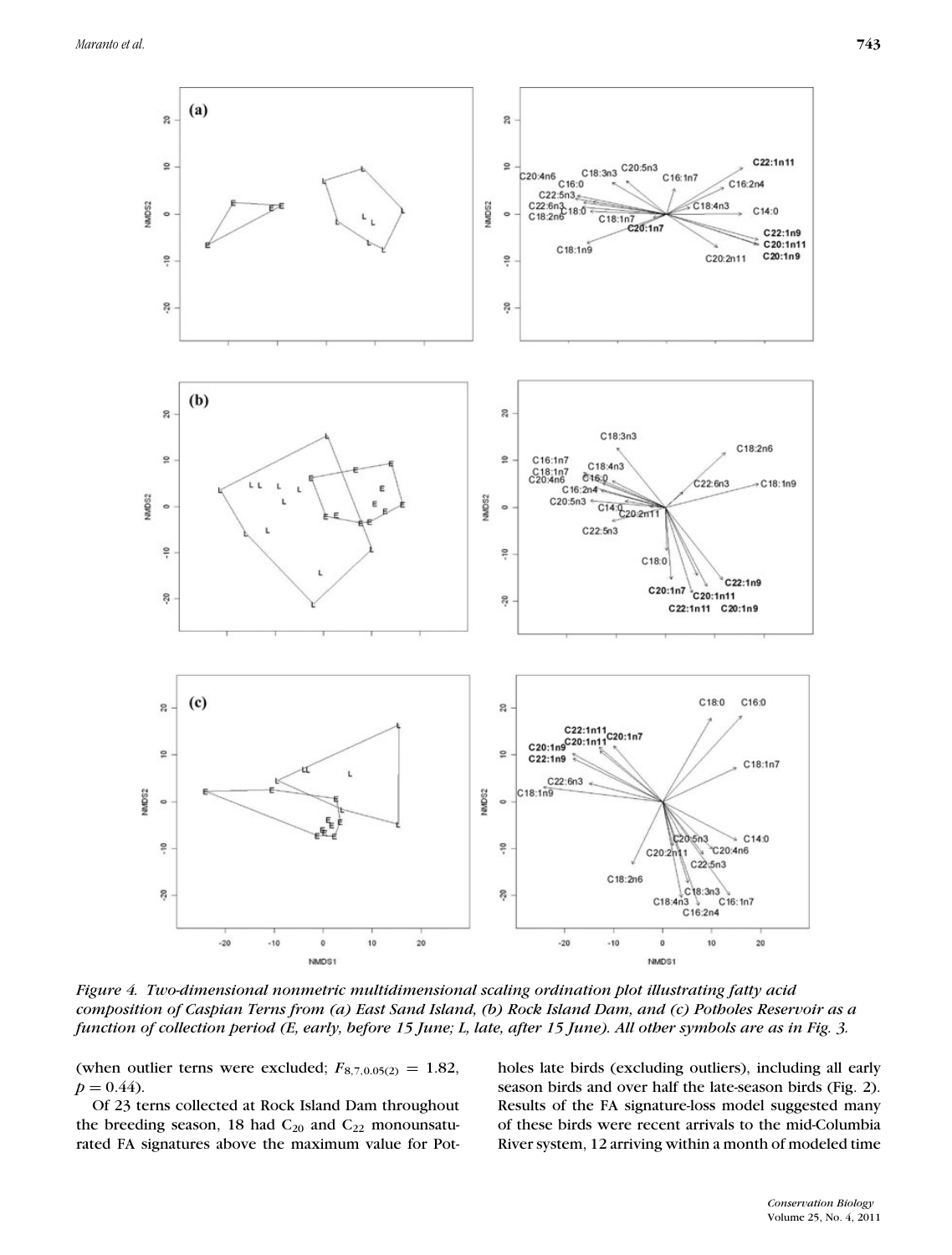**Table 2. Estimates of the time (days) since Caspian Terns culled at Rock Island Dam departed from the coast.**<sup>∗</sup>

| Rock Island early                    |      | Rock Island late               |       |  |
|--------------------------------------|------|--------------------------------|-------|--|
| $\left(\frac{days}{\sqrt{y}}\right)$ | CV   | $\left($ <i>days</i> $\right)$ | CV    |  |
| 93.8                                 | 1.66 | 3.9                            | 0.39  |  |
| 38.4                                 | 0.79 | 1919.3                         | 30.72 |  |
| 16.4                                 | 0.47 | 280.7                          | 4.63  |  |
| 70.9                                 | 1.30 | 27.0                           | 0.62  |  |
| 17.4                                 | 0.48 | 15.6                           | 0.46  |  |
| 13.1                                 | 0.43 | 46.8                           | 0.92  |  |
| 22.1                                 | 0.55 | 428.7                          | 6.99  |  |
| 19.5                                 | 0.51 | 339.5                          | 5.57  |  |
| 9.5                                  | 0.39 | 2.9                            | 0.43  |  |
| 9.3                                  | 0.39 | 1919.3                         | 30.72 |  |
| 50.3                                 | 0.98 | 74.6                           | 1.36  |  |
|                                      |      | 9.1                            | 0.39  |  |

∗ *The order of terns listed in this table corresponds to the order of terns displayed in Fig. 2. Terns grouped according to whether they were collected before (early) or after (late) 15 June.*

since dietary change (Table 2). Calculation of time since departure from the marine environment was not possible for Rock Island Dam birds with  $C_{20}$  and  $C_{22}$  monounsaturated FA values approaching those displayed by Potholes' birds because the FA signature is essentially independent of day for over 60 days once account is taken of both parameter and measurement error.

To have bred successfully at the Potholes, adults must have arrived at least 1 week prior to the median egg-laying date of the colony or by 12 May. Subtracting our modeled time since departure (Table 2) from the collection date suggested that 9 terns could have bred at the Potholes (modeled arrival dates of 24 April or earlier) and an additional bird may have been successful (modeled arrival date of 12 May). When we applied a time lag to these results an additional 1 (20% increase in time since departure) to 4 birds (30% increase) could have bred successfully (modeled arrival dates between 3 and 11 May). Applying this same logic to breeding phenology at East Sand Island (with earliest fledging date as the threshold) suggested that between 4 and 5 terns collected from Rock Island Dam could have bred successfully on the coast.

#### **Discussion**

# **Spatial and Temporal Differences in FA Signatures**

Fatty acid signatures were clearly differentiated among the 3 tern populations we sampled in the Columbia River Basin. Marine FA biomarkers decreased (i.e.,  $C_{20}$  and  $C_{22}$ monounsaturated FAs) and freshwater FA biomarkers increased (i.e., higher  $C_{18}$  polyunsaturated FAs and decreasing n-3:n-6 ratio) from the coastal East Sand Island population to the inland group at the Potholes. Because  $C_{20}$  and  $C_{22}$  monounsaturated FAs originate in marine copepods

(Lee et al. 2006), high levels of these FAs in terns from East Sand Island suggest they foraged on zooplanktivorous fish from the nearshore marine environment. Roby et al. (2002) found that apart from juvenile salmonids, East Sand Island terns forage primarily on marine prey, principally Pacific herring (*Clupea pallasi*). For herring collected along the coast of Oregon and Washington at sites adjacent to the Columbia River, total monounsaturated FAs ranged between 21% and 42% of all FAs across years (2005, 2006) and time of year, indicating that although the diets of these fish may fluctuate greatly, consistently high values of  $C_{20}$  and  $C_{22}$  monounsaturated FAs appear to be specific to species and perhaps region (Litz et al. 2010).

By contrast, Potholes terns had relatively high amounts of  $C_{18}$  polyunsaturated FAs and n-3:n-6 ratios between 0.5–3.8, both indications of freshwater foraging (Supporting Information) (Smith et al. 1996). Temporal differences were also apparent. Early terns had high levels of  $C_{18}$ ,  $C_{20}$  and  $C_{22}$  polyunsaturated FAs, whereas late terns had high levels of saturated FAs and C18:1n7. Although we had minimal information on what may have caused this dietary shift, 3 possibilities exist: Potholes terns may forage in different habitats throughout the season (C.J.M, unpublished data), the prey base at the Potholes Reservoir may shift, or both. Seasonal shifts in freshwater zooplankton community structure may translate into demonstrably different FA signatures in fish and upper-trophic-level consumers such as birds (Brett et al. 2009).

#### **Origin and Management of Rock Island Terns**

Lethal control of animal populations is not uncommon (Sabo 2005). Knowledge of dispersal dynamics can be important when attempting to assess whether local or regional abundance of the culled species is reduced, particularly in cases where predators are drawn to artificially concentrated prey. At mid-Columbia River dams, including Rock Island, lethal control programs were established in the late 1990s to reduce the effects of avian predators on juvenile salmonids. In 1998, 84 Caspian Terns were shot at mid-Columbia River dams. By 2004, total take reached 1728 terns (U.S. Department of Agriculture 2009), or just over 100% of the average mid-Columbia River breeding population during the same time window (1718 terns) (Bird Research Northwest 2008). Thus, terns must be immigrating from elsewhere.

Our results suggest that 39–56% of the terns taken while foraging at Rock Island Dam could not have bred successfully within the mid-Columbia plateau and an additional 4–22% were unlikely to have been successful. Several factors could alter these values. If chicks have a substantially faster turnover rate than adult birds, even our 30% time lag may not have captured this difference, and differences in FA turnover between adults and chicks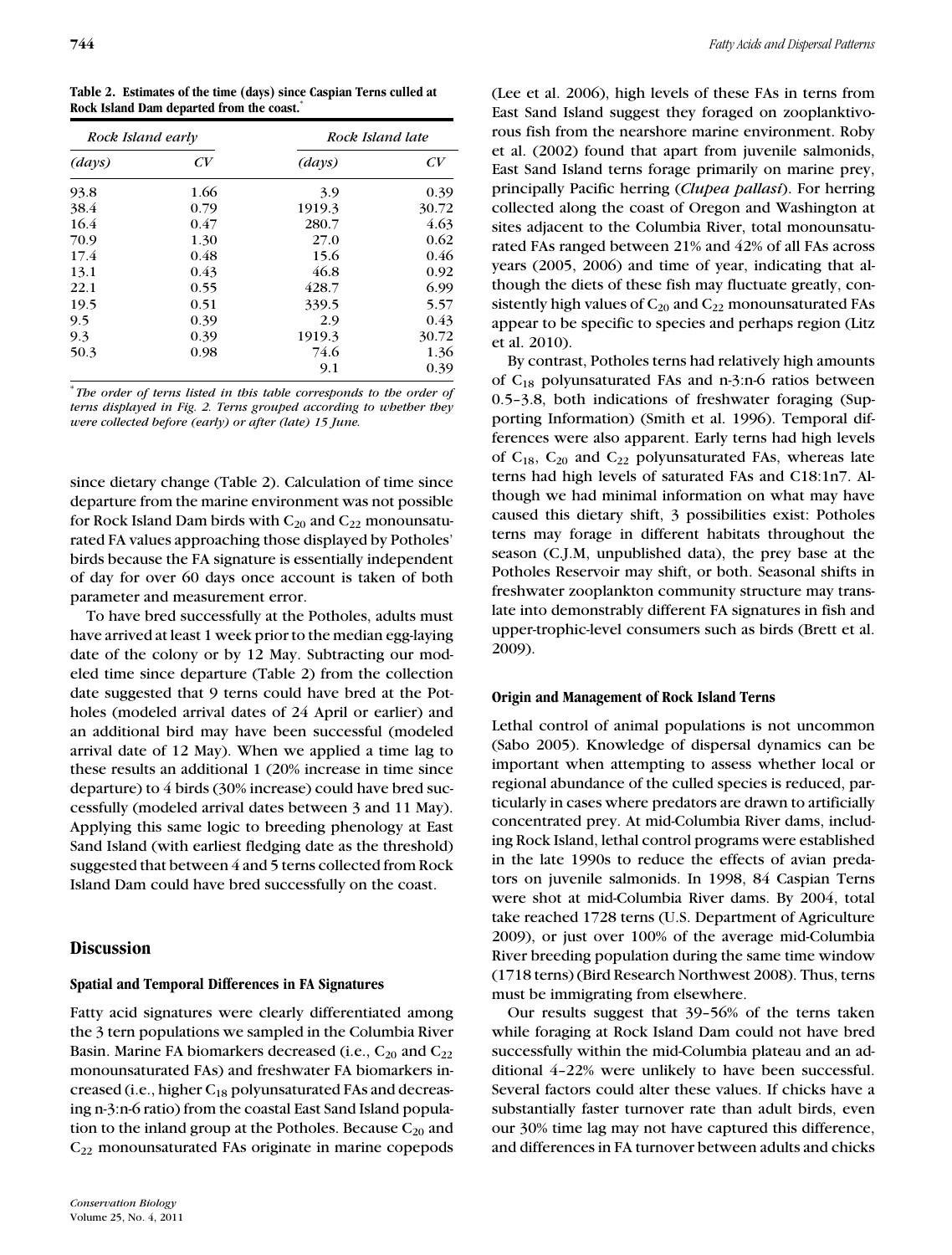are unknown (Williams & Buck 2010). Conversely, it is possible that the starting concentration of  $C_{20}$  and  $C_{22}$ monounsaturated FAs was lower than we modeled for early-season birds taken at Rock Island; for instance, it might have been closer to concentrations in the earlyseason terns at East Sand Island (Fig. 2). Decreasing the starting concentration would effectively shorten the calculated time since departure from the coast and decrease the estimated number of terns that could have bred successfully at the inland colony. It is likely that a majority of the terns taken while foraging at the mid-Columbia were not nesting at the closest colony and most likely came from coastal locations. Because monitoring dispersal is difficult and expensive (Peery et al. 2006), FA biomarker analyses combined with simple modeling of the timing of dietary turnover provides a novel, and potentially effective, way to study dispersal when source populations of animals differ demonstrably in their prey base.

Results of several studies show that local, lethal-control programs may be ineffective if the source of predator attraction remains unchanged. For example, local immigration rates of culpeo foxes (*Pseudalopex culpaeus*) in Argentina increased after hunting temporarily decreased local abundance (Novaro et al. 2005). Similarly, Robinson et al. (2008) found that cougars immigrated into areas where the species was hunted due to conflicts with humans. Because the largest Caspian Tern breeding colony in the world is located at East Sand Island (Roby et al. 2003), a steady source of dispersers from the coast will likely be maintained despite aggressive lethal control in the mid-Columbia.

Our results suggest terns foraging along the mid-Columbia River dispersed primarily from marine sites (Fig. 2). Thus, although lethal control at the dams may not negatively affect local tern populations, proposals to stem the movement of coastal tern colonies to off-river inland sites such as the Potholes Reservoir (U.S. Fish and Wildlife Service 2005) or remove these inland colonies altogether are unlikely to reduce predation on salmonids because these local birds are not the ones foraging at the dams. We believe understanding the origin of predators at sites that concentrate prey of high management value is an important step when establishing local, lethalcontrol programs designed to address that very predator attraction.

## **Acknowledgments**

Work was performed under University of Washington Institutional Animal Care Use Committee protocol (2994–08) and U.S. Fish and Wildlife Service collection permits (MB0-086121 and MB 827457-0). Funding was provided by a contract from Chelan County Public Utility District to J.K.P. We thank E. Donelan, M. Krahn, D. Brown, C. Sloan, R. Boyer, and R. Pearce for help with project implementation.

#### **Supporting Information**

Fatty acid composition of adipose tissue collected from terns at East Sand Island, Rock Island Dam, and the Potholes Reservoir (Appendix S1) are available online. The authors are solely responsible for the content and functionality of these materials. Queries (other than the absence of the material) should be directed to the corresponding author.

#### **Literature Cited**

- Barrett, R. T., C. J. Camphuysen, T. Anker-Nilssen, J. W. Chardine, R. W. Furness, S. Garthe, O. Huppop, M. F. Leopold, W. A. Montevecchi, and R. R. Veit. 2007. Diet studies of seabirds: a review and recommendations. ICES Journal of Marine Science **64:**1675–1691.
- Bearhop, S., D. R. Thompson, S. Waldron, I. C. Russell, G. Alexander, and R. W. Furness. 1999. Stable isotopes indicate the extent of freshwater feeding by cormorants *Phalacrocorax carbo* shot at inland fisheries in England. Journal of Applied Ecology **36:**75–84.
- Bird Research Northwest. 2008. Avian predation report —Columbia Basin, 2008 Draft Season summary. Real Time Research, Bend, Oregon. Available from http://www.birdresearchnw.org/ CEDocuments/Downloads\_GetFile.aspx?id=349567&fd=0. (accessed March 2009).
- Brett, M. T., D. C. Muller-Navarra, and J. Persson. 2009. Crustacean zooplankton fatty acid composition. Pages 115–146 in M. T. Arts, M. T. Brett, and M. J. Kainz, editors. Lipids in aquatic ecosystems. Springer Publishing, New York.
- Budge, S. M., S. J. Iverson, and H. N. Koopman. 2006. Studying trophic ecology in marine ecosystems using fatty acids: a primer on analysis and interpretation. Marine Mammal Science **22:**759–801.
- Dalsgaard, J., M. St John, G. Kattner, D. Muller-Navarra, and W. Hagen. 2003. Fatty acid trophic markers in the pelagic marine environment. Advances in Marine Biology **46:**225–340.
- Goodrich, J. M., and S. W. Buskirk. 1995. Control of abundant native vertebrates for conservation of endangered species. Conservation Biology **9:**1357–1364.
- Hanski, I., and D. Simberloff. 1997. The metapopulation approach, its history, conceptual domain, and application to conservation. Pages 5–26 in I. A. Hanski and M. E. Gilpin, editors. Metapopulation biology: ecology, genetics, and evolution. Academic Press, San Diego, California.
- Herman, D. P., D. G. Burrows, P. R. Wade, J. W. Durban, C. O. Matkin, R. G. Le Duc, L. G. Barrett-Lennard, and M. M. Krahn. 2005. Feeding ecology of eastern North Pacific killer whales *Orcinus orca* from fatty acid, stable isotope, and organochlorine analyses of blubber biopsies. Marine Ecology Progress Series **302:**275–291.
- Hobson, K. A., G. Gilchrist, and K. Falk. 2002. Isotopic investigations of seabirds of the north water polynya; contrasting trophic relationships between eastern and western sectors. Condor **10:**1–11.
- Iverson, S. J., C. Field, W. D. Bowen, and W. Blanchard. 2004. Quantitative fatty acid signature analysis: a new method of estimating predator diets. Ecological Monographs **74:**211– 235.
- Käkelä, R., R. W. Furness, S. Kahle, P. H. Becker, and A. Käkelä. 2009. Fatty acid signatures in seabird plasma are a complex function of diet composition: a captive feeding trial with herring gulls. Functional Ecology **23:**141–149.
- Kruskal, J. B. 1964. Nonmetric multidimensional scaling: a numerical method. Psychometrika **29:**115–129.